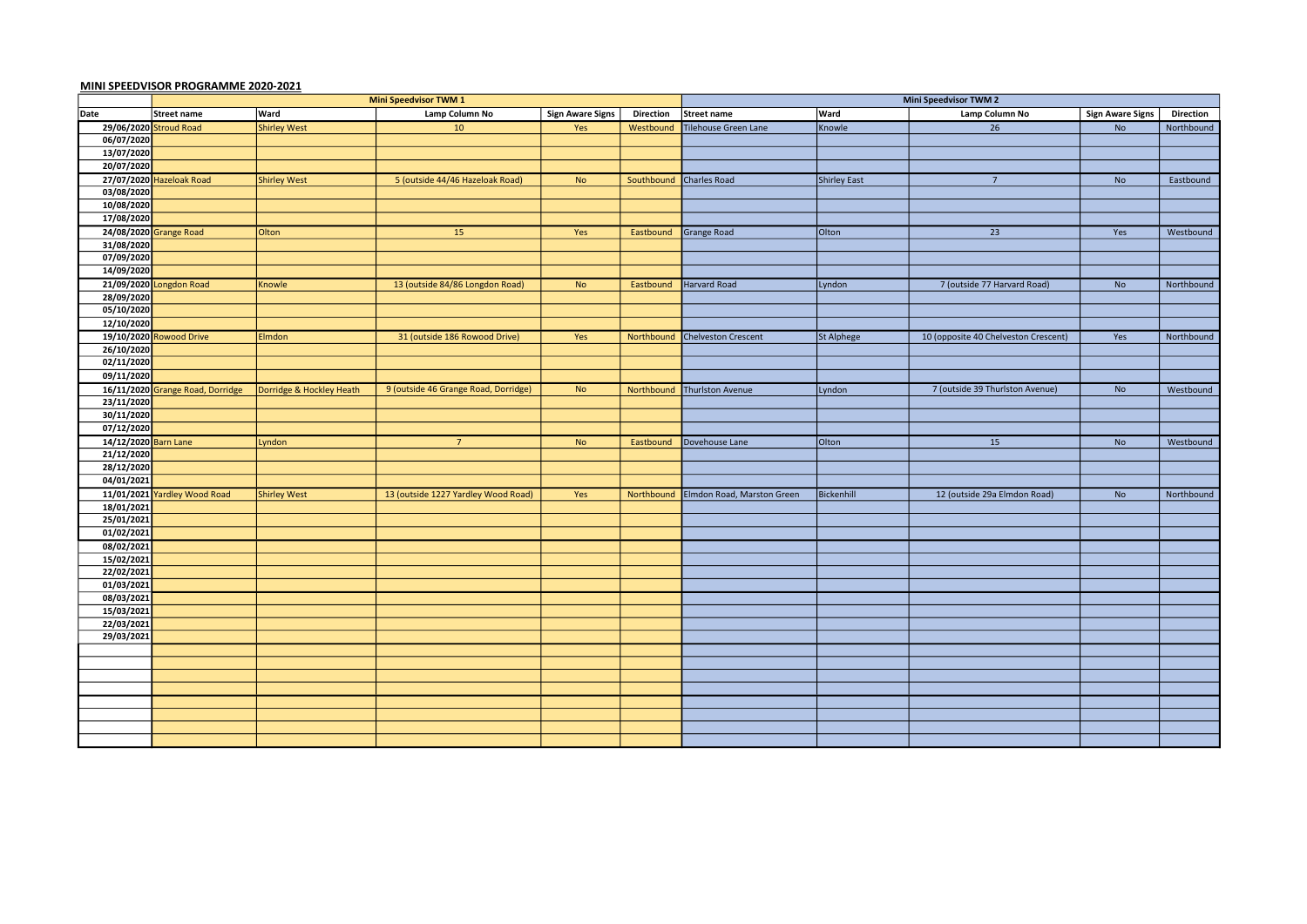| Date                     | <b>Mini Speedvisor TWM 3</b>            |         |                               |           | <b>Mini SpeedvisorMorelock 1</b> |                   |             |                |                                   |  |
|--------------------------|-----------------------------------------|---------|-------------------------------|-----------|----------------------------------|-------------------|-------------|----------------|-----------------------------------|--|
|                          | 29/06/2020 Street name                  | Ward    | Lamp Column No ign Aware Sign |           | <b>Direction</b>                 | Street name       | <b>Ward</b> | Lamp Column No | <b>Sign Aware Signs Direction</b> |  |
|                          | 06/07/2020 Warwick Road                 | Silhill | 179                           | <b>No</b> | Eastbound                        | <b>Holly Lane</b> | Meriden     |                | No                                |  |
| 13/07/2020               |                                         |         |                               |           |                                  |                   |             |                |                                   |  |
| 20/07/2020               |                                         |         |                               |           |                                  |                   |             |                |                                   |  |
| 27/07/2020               |                                         |         |                               |           |                                  |                   |             |                |                                   |  |
|                          | 03/08/2020 Whar Hall Road Elmdon        |         | $6^{\circ}$                   | <b>No</b> | Northbound                       |                   |             |                |                                   |  |
| 10/08/2020               |                                         |         |                               |           |                                  |                   |             |                |                                   |  |
| 17/08/2020               |                                         |         |                               |           |                                  |                   |             |                |                                   |  |
| 24/08/2020               |                                         |         |                               |           |                                  |                   |             |                |                                   |  |
|                          | 31/08/2020 Kenilworth Road Meriden      |         | hilworth Road, BC - c         | No        | Northbound                       |                   |             |                |                                   |  |
| 07/09/2020               |                                         |         |                               |           |                                  |                   |             |                |                                   |  |
| 14/09/2020               |                                         |         |                               |           |                                  |                   |             |                |                                   |  |
| 21/09/2020               |                                         |         |                               |           |                                  |                   |             |                |                                   |  |
|                          | 28/09/2020 Middleton Road Shirley West  |         | tside 40 Middleton            | <b>No</b> | Northbound                       |                   |             |                |                                   |  |
| 05/10/2020<br>12/10/2020 |                                         |         |                               |           |                                  |                   |             |                |                                   |  |
| 19/10/2020               |                                         |         |                               |           |                                  |                   |             |                |                                   |  |
|                          |                                         |         |                               |           |                                  |                   |             |                |                                   |  |
| 02/11/2020               | 26/10/2020 Peterbrook Road Shirley West |         | osite 358 Peterbroo           | Yes       | Northbound                       |                   |             |                |                                   |  |
| 09/11/2020               |                                         |         |                               |           |                                  |                   |             |                |                                   |  |
| 16/11/2020               |                                         |         |                               |           |                                  |                   |             |                |                                   |  |
|                          | 23/11/2020 Buckingham Roa Meriden       |         | de 12/14 Buckinghar           |           | Southbound                       |                   |             |                |                                   |  |
| 30/11/2020               |                                         |         |                               | Yes       |                                  |                   |             |                |                                   |  |
| 07/12/2020               |                                         |         |                               |           |                                  |                   |             |                |                                   |  |
| 14/12/2020               |                                         |         |                               |           |                                  |                   |             |                |                                   |  |
| 21/12/2020               |                                         |         |                               |           |                                  |                   |             |                |                                   |  |
| 28/12/2020               |                                         |         |                               |           |                                  |                   |             |                |                                   |  |
| 04/01/2021               |                                         |         |                               |           |                                  |                   |             |                |                                   |  |
| 11/01/2021               |                                         |         |                               |           |                                  |                   |             |                |                                   |  |
| 18/01/2021               |                                         |         |                               |           |                                  |                   |             |                |                                   |  |
| 25/01/2021               |                                         |         |                               |           |                                  |                   |             |                |                                   |  |
| 01/02/2021               |                                         |         |                               |           |                                  |                   |             |                |                                   |  |
| 08/02/2021               |                                         |         |                               |           |                                  |                   |             |                |                                   |  |
| 15/02/2021               |                                         |         |                               |           |                                  |                   |             |                |                                   |  |
| 22/02/2021               |                                         |         |                               |           |                                  |                   |             |                |                                   |  |
| 01/03/2021               |                                         |         |                               |           |                                  |                   |             |                |                                   |  |
| 08/03/2021               |                                         |         |                               |           |                                  |                   |             |                |                                   |  |
| 15/03/2021               |                                         |         |                               |           |                                  |                   |             |                |                                   |  |
| 22/03/2021               |                                         |         |                               |           |                                  |                   |             |                |                                   |  |
| 29/03/2021               |                                         |         |                               |           |                                  |                   |             |                |                                   |  |
|                          |                                         |         |                               |           |                                  |                   |             |                |                                   |  |
|                          |                                         |         |                               |           |                                  |                   |             |                |                                   |  |
|                          |                                         |         |                               |           |                                  |                   |             |                |                                   |  |
|                          |                                         |         |                               |           |                                  |                   |             |                |                                   |  |
|                          |                                         |         |                               |           |                                  |                   |             |                |                                   |  |
|                          |                                         |         |                               |           |                                  |                   |             |                |                                   |  |
|                          |                                         |         |                               |           |                                  |                   |             |                |                                   |  |
|                          |                                         |         |                               |           |                                  |                   |             |                |                                   |  |
|                          |                                         |         |                               |           |                                  |                   |             |                |                                   |  |